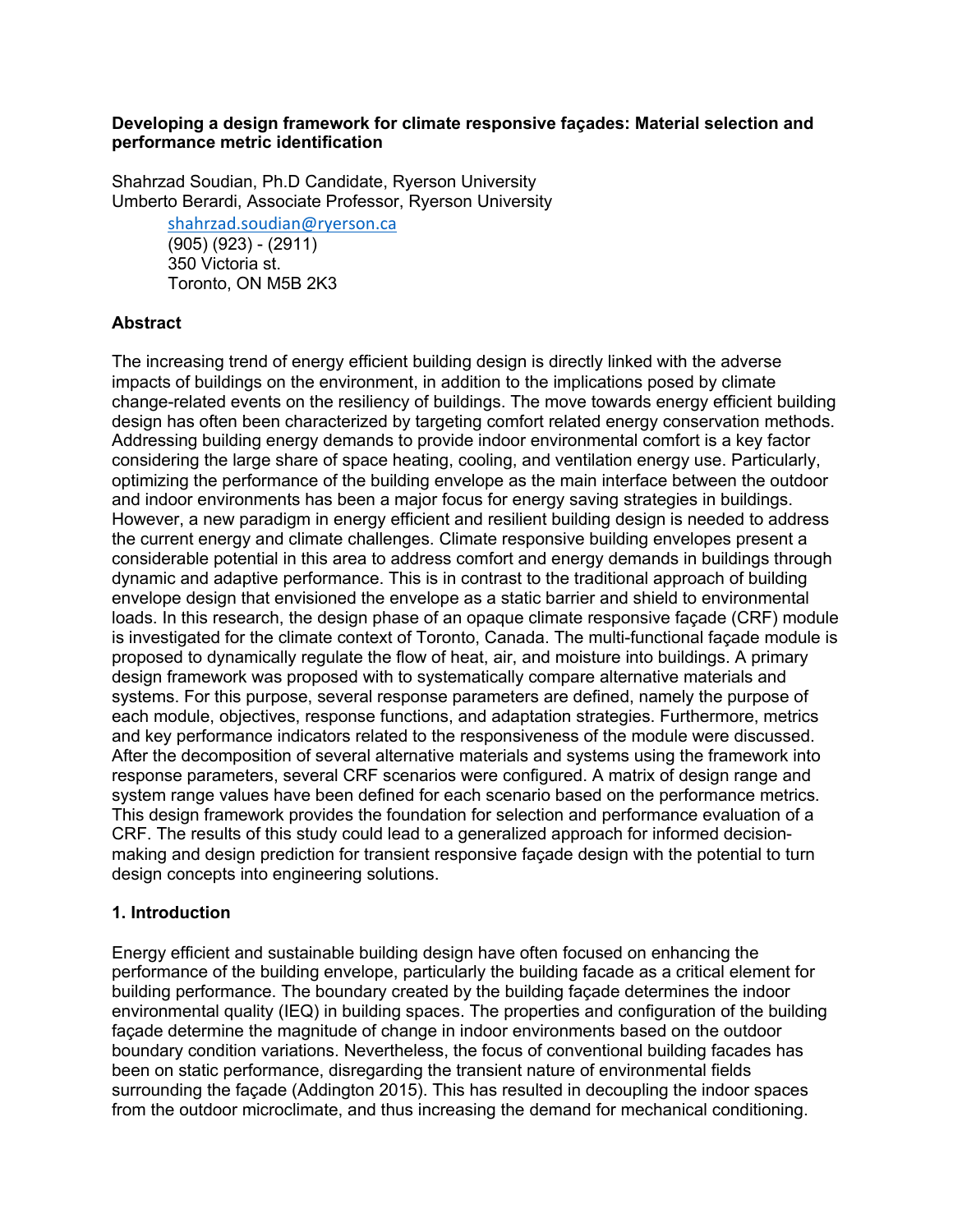This high reliance on mechanical space conditioning has entailed high energy use and greenhouse gas emissions attributed to buildings (Ascione 2017; Berardi 2017). Furthermore, the implications of climate change on the built environment could critically threaten the resiliency of buildings as a result of changing weather patterns.

To balance the three fundamental aspects of occupants, environment, and buildings, transiency in building façade performance to regulate and translate the flow of energy and mass into and out of the building must be considered. This could be achieved by adopting dynamic and adaptive façade systems that respond to different boundary conditions by changing their properties in a reversible manner (Casini 2016). Thus, the performance of the building facades, depending on their overall functionality determines the rate in which the outdoor conditions are translated into the interior building environment. The term climate responsive façade (CRF) encompasses a wide characterization of dynamic facade systems. The terminology of dynamic façades includes different terms such as adaptive, intelligent, smart, switchable, interactive, alive, active, etc. that have been interchangeably used in the literature (Loonen et al. 2013; Looman 2017). CRFs are defined as building façades that could repeatedly and reversibly respond to changing boundary conditions to introduce natural energy sources into buildings to improve the overall performance of buildings.

## **1.1. Background**

There has been a growing interest in the design and application of CRFs. The need for a new paradigm in high-performance building façade design has been emphasized in the literature mainly to satisfy the increasing comfort demands, respond to the changing climate conditions as well as rigorous legislations for energy efficient building design. CRFs are in contrast to climate indifferent or climate combative façade design primarily designed as barriers and shields to environmental loads (Perino and Serra 2015; Attia et al. 2018). CRFs act as filters in regulating the different environmental loads such as light, heat, air, and moisture into and out of the building. Another limitation of static facades, particularly the new generation of highperformance facades is the risk of competing parameters that could hinder their intended performance (Taveres-cachat et al. 2019). Responsive facades could address both indoor environmental comfort and energy savings objectives (Loonen et al. 2013).

The purpose to apply CRFs can range from single objectives such as regulation of daylight, airflow, or heat transfer, to multiple objectives through simultaneous regulation of several loads. Examples of responsive façade systems include dynamic shading systems, smart glazing, smart materials, and dynamic insulation materials. Improving the indoor environment in buildings has often been prioritized over energy saving goals in the design of CRFs (Perino and Serra 2015; Kosir 2016). Indoor environmental comfort delivery in CRFs is directly connected to the dynamics of the outdoor local microclimate rather than standard design criteria based on macroclimate considerations. By reviewing the literature on existing CRFs through different databases and built examples it was observed that the two main objectives addressed in CRFs were regulating the solar and thermal energy transfer through the transparent and opaque parts of the façade in buildings. However, a limited number of studies have focused on the regulation of airflow and moisture transfer in CRF design to improve IEQ.

Through an investigation on the different concepts of changeability and responsiveness in facades, it was argued that both changeability and robustness in the façade performance must be met. Yet considering the conflicting nature of change and robustness, such conflicts could be resolved by introducing different levels or components in a system to meet each aspect, in other words creating a multi-functional system (Perino and Serra 2015). In the area of multi-functional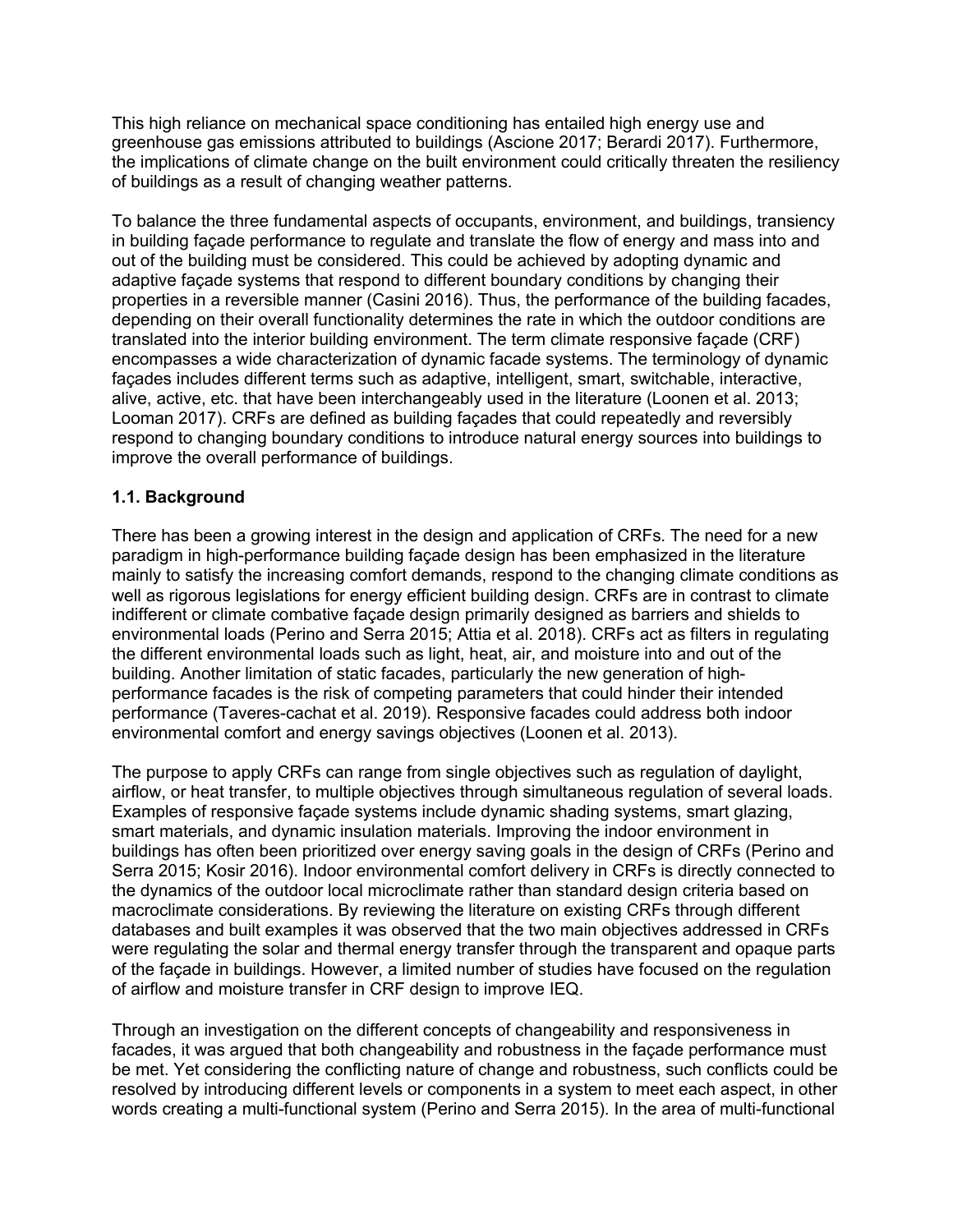CRFs, two main technical approaches have been observed. The first is to introduce several functionalities in a CRF by combining different layers of dynamic performing materials and systems. The ACTRESS (ACTive, RESponsive and Solar) façade prototype including an opaque, and a transparent module was designed to provide passive and active thermal energy storage, optimized thermal insulation and thermal inertia properties, and a heat recovery system to preheat the ventilation air in different materials and layers (Favoino et al. 2014). The second approach for multi-functional CRF design is to introduce multiple response functions in a single layer or material. Craig and Grinham (2017), developed multi-functional materials using millimeter-scale pores to temper the incoming air in a single panel as heat exchangers instead of insulators with multiple layers.

The multitude of interactions between different systems and environments that need to occur in a CRF requires a comprehensive design approach different from normative façade design processes to take into account all the different variables for the systems. This is particularly important for the selection of technologies and mechanisms that can effectively fulfill the intended objectives. A lack of research in the initial design of CRFs has been indicated, particularly on systematic selection methodologies to consider different responsive mechanism rather than absolute performance. It has been argued that for the design of CRFs, focusing on the process of change in different technology alternatives is a better approach. Extracting and breaking down the properties and objectives of responsive technologies was indicated as a necessary step to have a portfolio of solutions (Attia et al. 2018; Taveres-cachat et al., 2019).

This research aims to create a design framework as a basis for material and system selection for an opaque CRF module to be integrated in the climate context of Toronto, Canada. Particularly, the objective of this study is to provide a design path to develop a multi-functional CRF module with the potential to regulate the flow of heat, air, and moisture in a monolithic layer. Furthermore, the metrics required for the performance evaluation of this module are investigated to assist in the decision-making process in addition to the initial framework. This paper is part of a larger study that investigates the design, development, and performance evaluation of a transparent, and an opaque CRF module for IEQ improvements in buildings.

### **2. Methodology**

### **2.1. Design framework**

The first step to designing the multi-functional CRF (MF-CRF) is to define the conceptual theories to connect the objective of the façade to appropriate technological solutions. A design framework is created to categorize different technologies and mechanisms based on specific response parameters. Considering the large body of technologies available to design a CRF, the design framework presented in this study is focused on specific systems and material alternatives to compare their functionality to be selected/combined for the CRF module. The alternatives compared in this study for an opaque MF-CRF are listed in Table 1.

The alternatives were selected primarily based on the extent of their responsiveness, applicability to buildings as individual components as well as in combination with other responsive elements. To design the MF-CRF, the alternatives must either present multifunctional responsiveness individually or be combined with other building systems or materials to perform multiple functions. The approach to creating the design framework is shown in Fig. 1.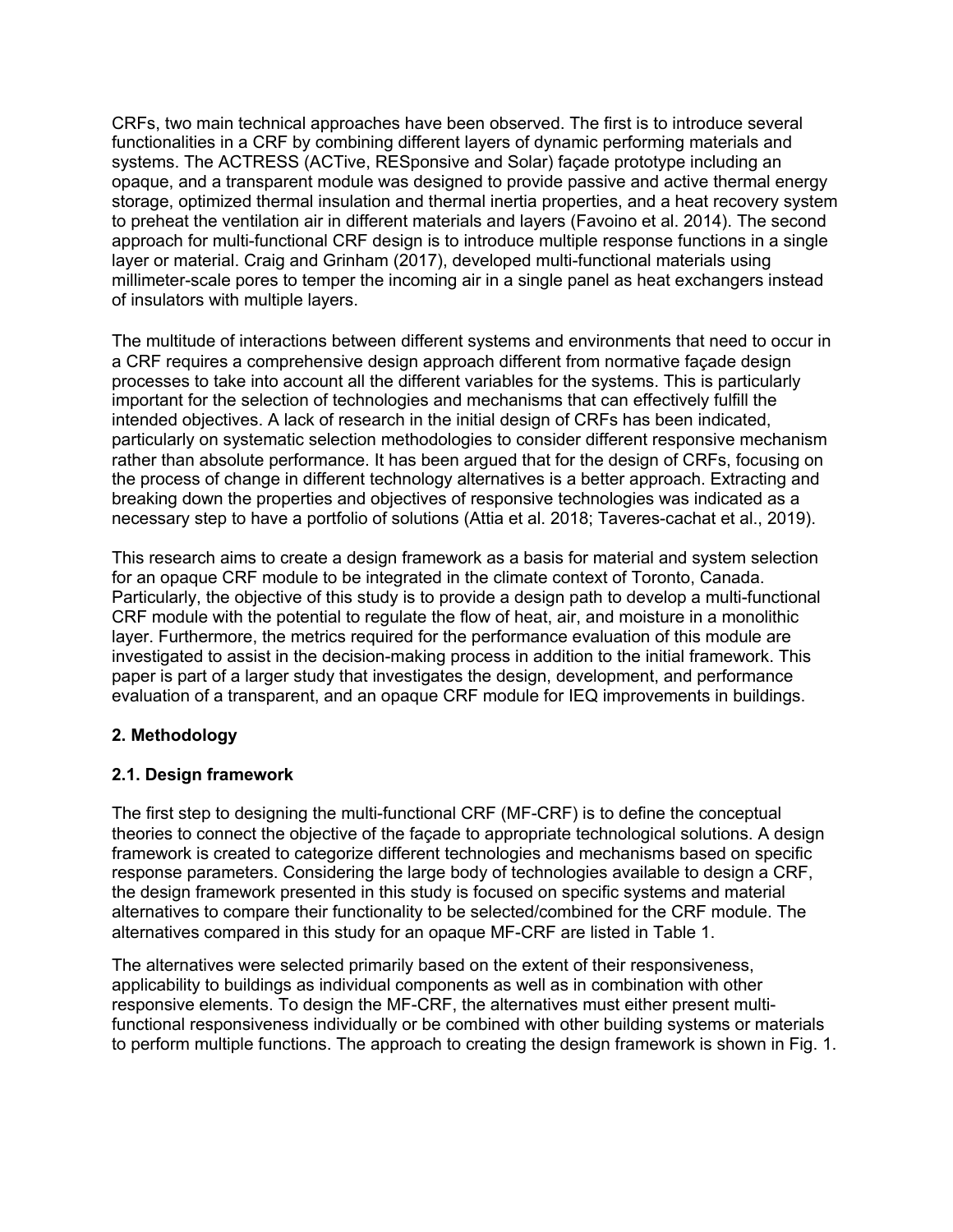|  |  |  |  | Table 1. System and material alternatives |  |
|--|--|--|--|-------------------------------------------|--|
|--|--|--|--|-------------------------------------------|--|

| <b>Alternatives</b>                            | <b>Function / Application</b>                                                                                                                                                                                                                                                                                                | <b>References</b>                                |
|------------------------------------------------|------------------------------------------------------------------------------------------------------------------------------------------------------------------------------------------------------------------------------------------------------------------------------------------------------------------------------|--------------------------------------------------|
| Dynamic insulation<br>material (DIM)           | The wall acts as a heat exchanger in relation to the flowing air. The airflow path and the<br>direction of the heat flow could be the same or opposite which determines the U-value<br>of the insulation as a function of air flow rate.                                                                                     | Imbabi et al. (2012)                             |
| Phase change<br>materials (PCM)                | PCMs store heat by undergoing a phase change at specific melting temperatures. Heat<br>is stored during the melting phase and discharged when temperatures go down by<br>solidification. PCMs can be integrated in porous materials or separate containers based<br>on encapsulation.                                        | Favoino et al. (2014)                            |
| Hydrogel (HY)                                  | Superabsorbent polymers that can absorb water by 90% of their weight. At higher<br>moisture levels the gel absorbs excess moisture and with higher temperature and lower<br>moisture content, the gel discharges the stored water. Hydrogel can be applied as<br>separate panels or be integrated into ceramics or concrete. | Rotzetter et al. (2012)                          |
| Wood (WO)                                      | Various types of wood products in buildings such as timber structure, and plywood<br>panels have moisture buffering capabilities. This hygroscopic behavior of wooden<br>materials allows them to absorb, store, and release moisture to naturally regulate<br>humidity variations in spaces.                                | Zhang et al. (2017)                              |
| Breathing walls (BW)                           | The system uses porous air permeable building materials that act as heat exchangers.<br>The movement of the air from outside to inside is controlled through pressure balance,<br>and the incoming fresh air is pre-heated or pre-cooled through conduction heat transfer<br>from interior exhaust air.                      | Craig and Grinham (2017)                         |
| Milli-fluidic/<br>Vasculature<br>networks (MV) | Vascular or fluidic networks that transport various fluids and can be made using<br>elastomeric layers to be attached to different surfaces. A heat exchange capability is<br>achieved to additionally heat or cool the fluid inside the networks.                                                                           | Craig and Grinham (2017)<br>Hatton et al. (2013) |



*Figure 1. Process of decomposing the alternatives in the design framework for a MF-CRF module*

The response functions used to categorize the alternatives in the design framework are as follows:

- **Change mechanism:** The process the CRF undergoes to change from its initial state to the intended state;
- **Stimulus:** The trigger that initiates the change;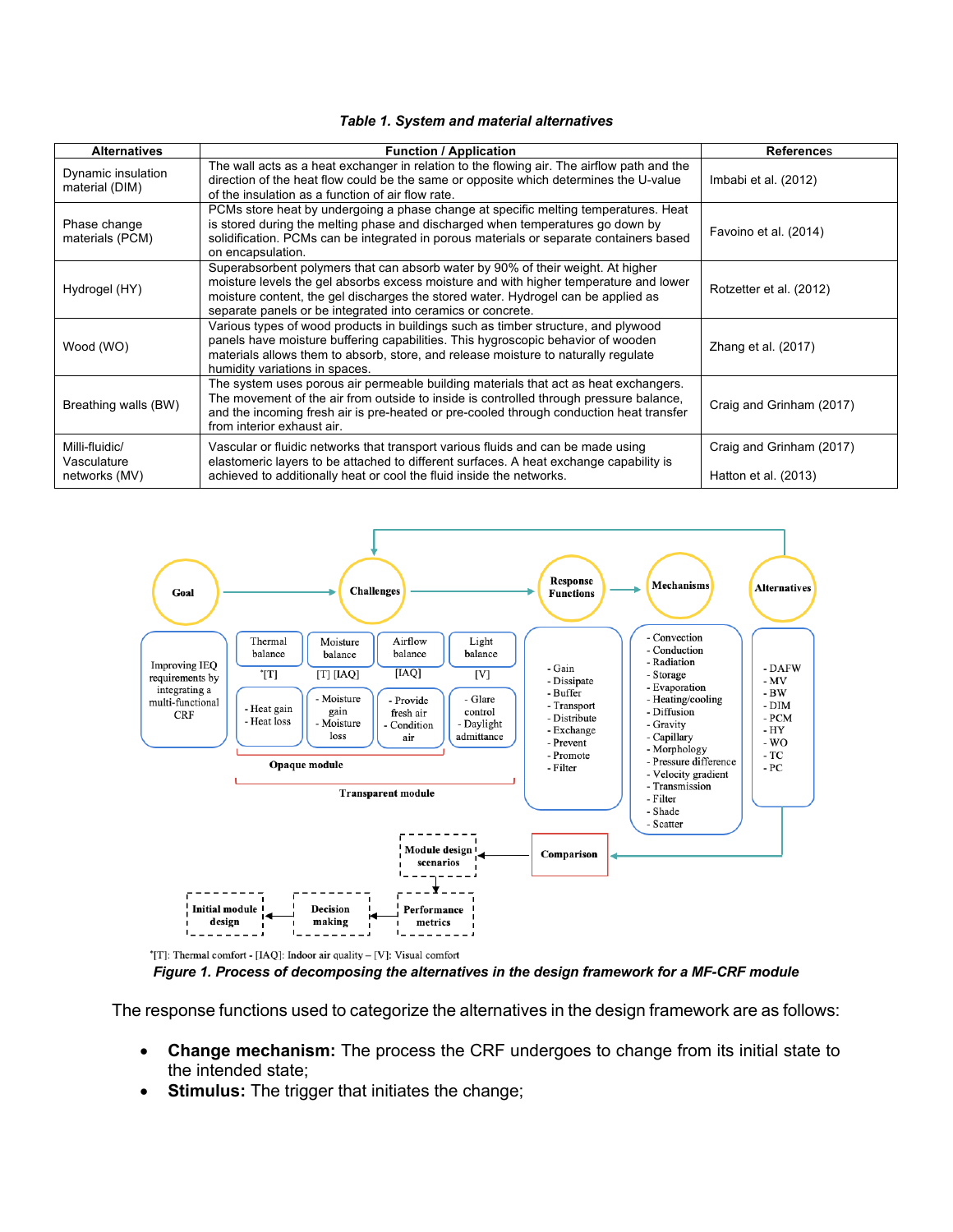- **Scale of response:** The scale of the applied CRF concept, classified into material [Mat.], component [Comp.], system [Syst.], and façade [Fac.] (system refers to a mechanism that can be embedded into a component)- Micro-scale [Mic.], Macro-scale [Mac.]
- **Objectives:** The main purpose to apply the CRF: Thermal comfort [T], Visual comfort [V], Indoor air quality [IAQ];
- **Technologies:** Description of the technologies used to perform the response;
- **Control:** Type of control [Intrinsic (Intr.); Extrinsic (Extr.)];
- **Time scale of change:** The temporal scale for the response function categorized into real-time [Minutes and Seconds], hourly, daily, and seasonal (Seas.);
- **Building integration:** The architectural integration of the technology to buildings including the entire façade, or within a component of the façade. New [New] and retrofit [Ret.] application of the technology is also shown.

Based on the design framework different alternative scenarios could be generated by combining the alternatives indicated in Table 1.

## **2.2. Performance metrics**

To assess the functionality of the CRF module and its applicability to buildings, the first step is to understand on what basis and criteria should the performance of a CRF be assessed. Table 2 summarizes the design criteria and sub-criteria required for an opaque CRF module. Key performance indicators and performance metrics appropriate for dynamic facades have been reviewed and based on the selected alternatives, and the criteria from Table 2, a framework for appropriate metrics will be generated in this study. Performance metrics are defined for each sub-criterion to show how the performance of the MF-CRF should be quantified.

| Main criteria              | Sub criteria                                                                                                                             | <b>Definition</b>                                                                                                                                                                                                                                                                                                                                                                                 |
|----------------------------|------------------------------------------------------------------------------------------------------------------------------------------|---------------------------------------------------------------------------------------------------------------------------------------------------------------------------------------------------------------------------------------------------------------------------------------------------------------------------------------------------------------------------------------------------|
| <b>C1: Environmental</b>   | SC11: Outdoor boundary Conditions<br>SC12: Indoor boundary conditions                                                                    | The outdoor boundary conditions in this study are defined based on the<br>climate context of the city of Toronto, in Canada;<br>The indoor boundary conditions can be based on a specific type of building                                                                                                                                                                                        |
| C2:IEQ                     | SC21: Thermal comfort<br>SC22: Indoor air quality (IAQ)                                                                                  | ASHRAE Standard 55 (ASHRAE 2017)<br>ASHRAE Standard 62.1 (ASHRAE 2016)                                                                                                                                                                                                                                                                                                                            |
| C <sub>3</sub> : Technical | SC31: Change mechanism<br>SC32: Changeability<br>SC33: Robustness<br>SC34: Durability<br>SC35: Flexibility<br>SC36: System configuration | Various change mechanisms to achieve the intended goal;<br>Responsiveness of the module to environmental loads;<br>Ability to adapt, different temporal scales;<br>Physical durability as well as stability of responsive behavior;<br>Flexible performance under uncertainty or for a wider design range;<br>The layout, and positioning of the materials and systems in a monolithic<br>module: |
| <b>C4: Architectural</b>   | SC41: Compatibility<br>SC42: Applicability                                                                                               | Compatibility of the module to typical façade construction approaches;<br>The module must be applicable to both new and retrofit construction;                                                                                                                                                                                                                                                    |

|  |  |  | Table 2. Design criteria for the opaque CRF module. |
|--|--|--|-----------------------------------------------------|
|  |  |  |                                                     |

By determining the criteria, and the performance metrics, performance quantification of a CRF module can be done by measuring the design range and the system range for the alternative scenarios. Figure 2 shows the process that must be performed for each scenario to quantify its performance prior to initial selection using decision-making methods. Finally, an example of an alternative scenario will be presented and broken down based on Fig. 2 to represent the framework and processes introduced in this study by defining the system and design range.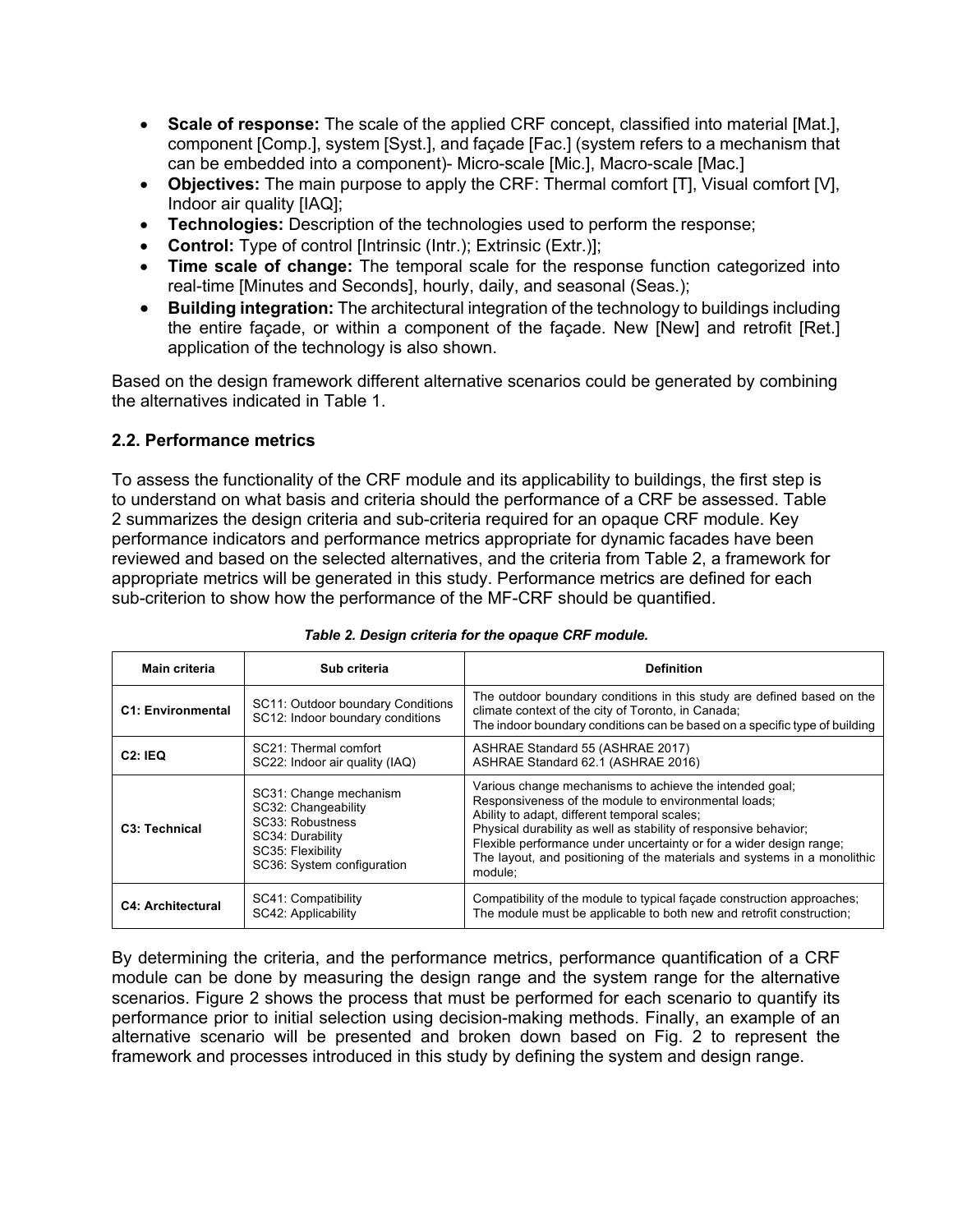

*Figure 2. Process of initial CRF module design based on alternative scenarios*

# **3. Results**

### **3.1. Design framework**

The process of creating the framework shown in Fig. 1 was implemented for each alternative individually. The overarching goal was first divided into IEQ challenges that must be met. For each challenge, two groups of objectives must be achieved to maintain the balance. The next step includes the response functions which are simply a decomposition of the objective groups. Similarly, the response functions are further broken down into physical and thermodynamic actions that execute the response functions. Each alternative is then reviewed through this process and decomposed accordingly to understand its functionality, design, and configuration. Table 3 shows the framework created for the opaque CRF module.

As the framework shows, each alternative undergoes different mechanisms to achieve the objective of thermal, moisture, and airflow balance. A further expansion of the framework could indicate the stimulus, control, and time scale specifically for each one of the mechanisms. However, this could be challenging considering incomplete information in the data gathering phase. All the alternative cases in the framework can be integrated into both new and retrofit construction. However, for retrofit integration of the majority of alternatives, complete removal and replacement of the existing façade components are required. The application of this framework can be generalized based on different alternative materials and systems that can be broken down into response parameters to create different design scenarios.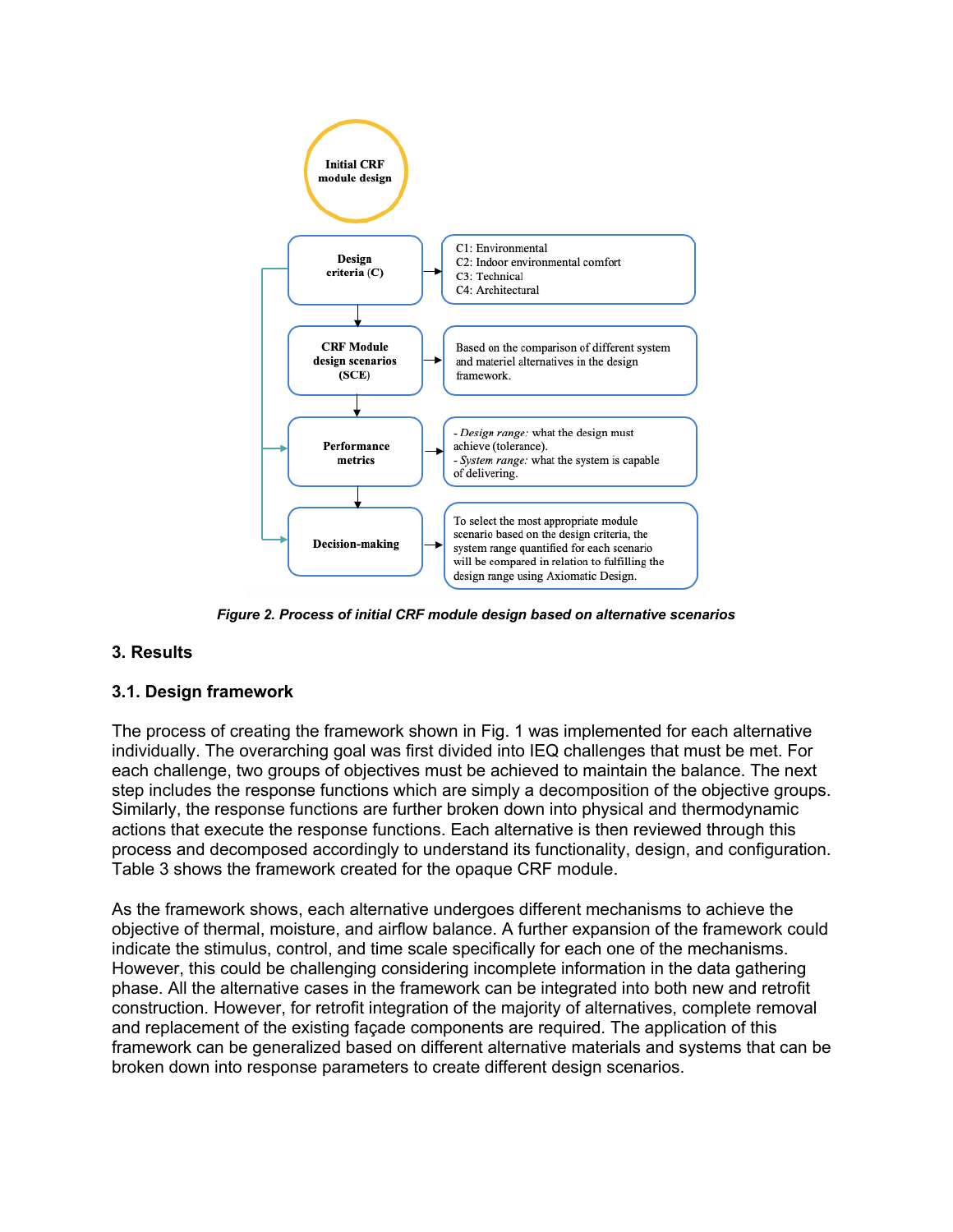|  |  |  | Table 3. Design framework for the opaque MF-CRF module. |  |  |  |  |
|--|--|--|---------------------------------------------------------|--|--|--|--|
|--|--|--|---------------------------------------------------------|--|--|--|--|

| <b>Alternative</b>         | <b>Response</b><br>function                                                           | <b>Mechanism</b>                                                                                                                            | <b>Stimulus</b>                                   | Control                                                           | Time<br>scale             | Response<br><b>Scale</b>      | <b>Technology</b>                                                                                                                                                                                                       | Architectural<br>integration                                                                         |
|----------------------------|---------------------------------------------------------------------------------------|---------------------------------------------------------------------------------------------------------------------------------------------|---------------------------------------------------|-------------------------------------------------------------------|---------------------------|-------------------------------|-------------------------------------------------------------------------------------------------------------------------------------------------------------------------------------------------------------------------|------------------------------------------------------------------------------------------------------|
| <b>DIM</b><br>[T]<br>[IAQ] | Gain<br>Dissipate<br>Filter<br>Transport<br>Exchange                                  | Convection<br>Conduction<br>Heating/cooling<br>Pressure<br>difference<br>Counter-<br>current flow<br>Velocity<br>gradient                   | Temperature<br>Airflow rate                       | Ext.<br>(Active<br>mode)<br>Intr.<br>(Passive<br>mode             | Real-<br>time<br>Seasonal | Comp.<br>Mac.                 | Thermal conductivity can<br>be controlled within a<br>desirable range.<br>Porous and air permeable<br>materials are used to filter<br>the air.                                                                          | Complete<br>component of the<br>DIM replacing the<br>typical insulation<br>layer<br>[New] - [Ret.]   |
| <b>PCM</b><br>[T]          | <b>Buffer</b>                                                                         | Storage<br>Heat radiation                                                                                                                   | Temperature                                       | Intr.                                                             | Daily<br>Seasonal         | Mat.<br>Mic.                  | Organic, inorganic PCMs<br>that undergo<br>solid -liquid phase change<br>at specific melting ranges<br>to store thermal energy.                                                                                         | Integrated in micro<br>or macro-<br>encapsulated<br>systems<br>[New]- [Ret.]                         |
| <b>HY</b><br>[T] [IAQ]     | <b>Buffer</b>                                                                         | Storage<br>Retention                                                                                                                        | <b>RH</b><br>Temperature                          | Intr.                                                             | Daily                     | Mat.<br>Mic.                  | A smart super absorbent<br>gel consisting of an<br>insoluble polymer matrix<br>that swell up to store<br>water. At lower humidity<br>levels, water is<br>discharged.                                                    | Applied as a coating<br>layer that can be<br>integrated as a layer<br>in the façade<br>[New]- [Ret.] |
| WO<br>[T]                  | <b>Buffer</b><br>Transport<br><b>Distribute</b>                                       | Heat storage<br>Moisture<br>storage<br>Moisture<br>retention<br>Capillary<br>transport<br>Diffusion<br>transport<br>Morphology<br>transport | Temperature<br><b>RH</b>                          | Intr.                                                             | Daily                     | Mat.<br>Mic.                  | The ability to absorb, store<br>and release moisture due<br>to hygroscopicity that<br>requlates humidity<br>variations. Moisture<br>storage in wood also<br>leads to thermal storage.                                   | Applied as a single<br>layer with different<br>thicknesses in the<br>facade<br>[New]- [Ret.]         |
| <b>BW</b><br>[T]<br>[IAQ]  | Gain<br>Dissipate<br>Exchange<br>Transport                                            | Convection<br>Conduction<br>Counter-<br>current flow<br>Pressure<br>difference<br><b>Diffusion</b><br>transport                             | Temperature<br>Airflow rate                       | Extr.<br>(Fans)<br>Intr.<br>(Pressure<br>equalized<br>rainscreen) | Real-<br>time<br>Seasonal | Mat.<br>Comp.<br>Mic.<br>Mac. | Either porous fiber panels<br>or using materials with<br>geometrically made pores<br>to allow for the flow and<br>conditioning of air.                                                                                  | Applied in a single<br>layer in various<br>building materials<br>[New]- [Ret.]                       |
| MV<br>[T]<br>[IAQ]         | Gain<br><b>Dissipate</b><br>Filter<br><b>Buffer</b><br>Transport<br><b>Distribute</b> | Convection<br>Conduction<br>Heating/cooling<br>Heat storage<br>Moisture<br>storage<br>Pressure<br>difference                                | Solar<br>Temperature<br><b>RH</b><br>Airflow rate | Extr.<br>Intr.                                                    | Real-<br>time<br>Daily    | Syst.<br>Mac.                 | Flow of fluids inside<br>millimeter sized channels<br>that can distribute the fluid<br>into different sections.<br>Depending on the<br>application and the type of<br>fluid the functionality of<br>this system varies. | Constructed using<br>polymer elastomers<br>attached to building<br>surfaces.<br>[New]- [Ret.]        |

#### *Table 4. Functional comparison chart- Opaque CRF module*

| <b>Functions</b><br>(IEQ) | <b>Thermal balance</b> |         | <b>Moisture balance</b> |                 | <b>Airflow balance</b> |                      |
|---------------------------|------------------------|---------|-------------------------|-----------------|------------------------|----------------------|
| <b>Processes</b>          | Gain                   | Loss    | Gain                    | Loss            | Fresh air              | <b>Condition air</b> |
| <b>Energy loads</b>       | Heating                | Cooling | Ventilation             | Heating/cooling | Ventilation            | Pre-heating/cooling  |
| <b>DIM</b>                |                        |         |                         |                 |                        |                      |
| <b>PCM</b>                |                        |         |                         |                 |                        |                      |
| HY                        |                        |         |                         |                 |                        |                      |
| <b>WO</b>                 |                        |         |                         |                 |                        |                      |
| <b>BW</b>                 |                        |         |                         |                 |                        |                      |
| MV                        |                        |         |                         |                 |                        |                      |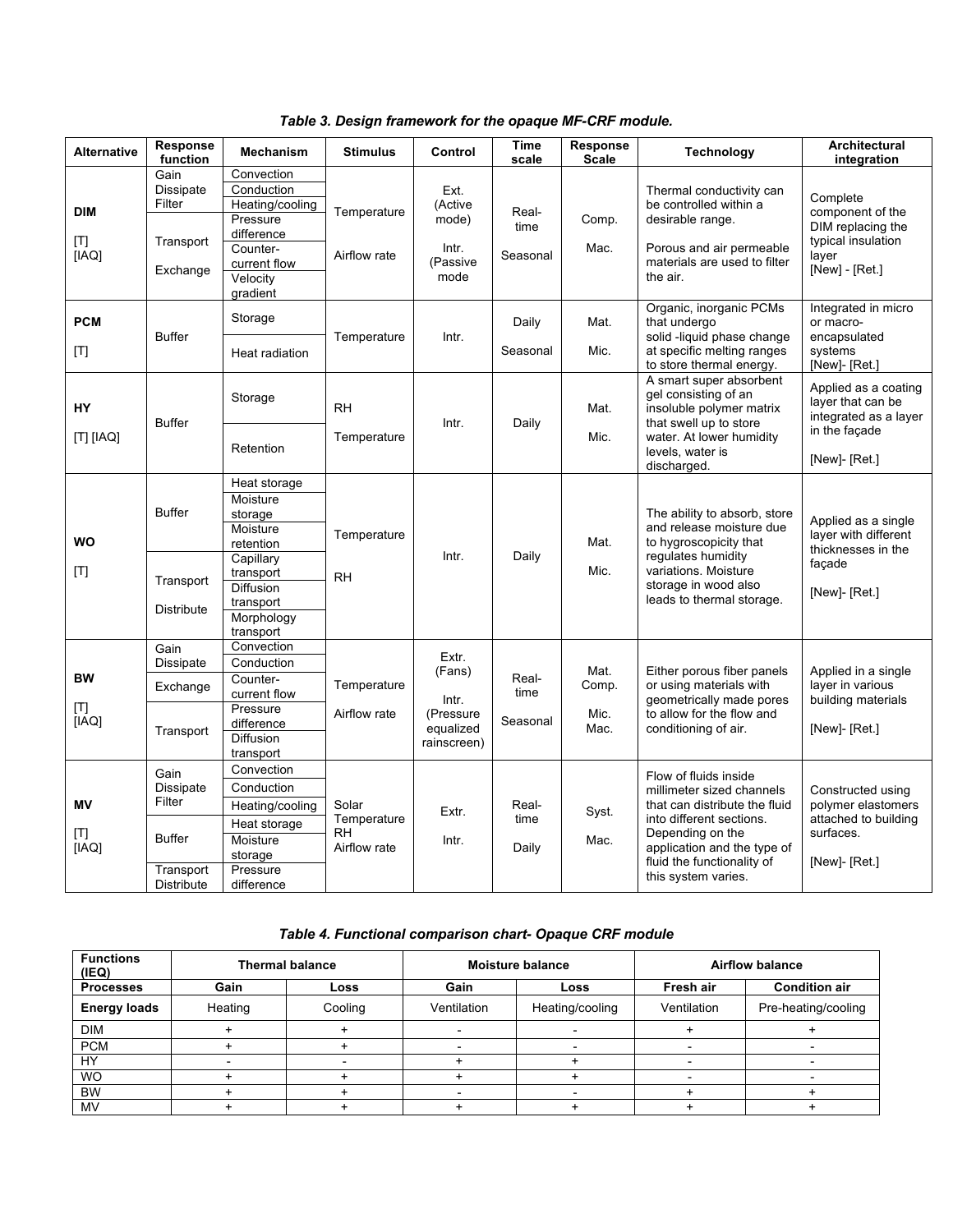In the case of an opaque MF-CRF module, the simultaneous control of moisture, heat, and airflow is required. A functional convergence was generated from the framework inspired by an approach used by Badarnah (2017) to indicate the multi-functionality of each system shown in Table 4. The table assesses the alternatives that can be complemented to design a module. A cross combination of environmental factors and the response parameters between alternatives would generate different initial design scenarios.

#### **3.2. Performance metrics and initial design**

From the results of the design framework shown in Section 3.1 and the design criteria identified in Table 2 five design scenarios (SCE) are generated for the opaque MF-CRF module as shown in Table 5. These scenarios are made by combining different mechanisms from the alternatives. The combination of the alternatives was in consideration of the response parameters, particularly, the stimulus, control, time scale, and response scale. It must be noted that the design of the opaque CRF module is considered as a rainscreen system, thus the scenarios presented in Table 5 are located behind the rainscreen. The interior finish panels are also considered to be installed with a gap to the actual module to allow for airflow.

| Scenario         | <b>Alternatives</b>                                                                                                              | <b>Description</b>                                                                                                                                                                                   |  |  |
|------------------|----------------------------------------------------------------------------------------------------------------------------------|------------------------------------------------------------------------------------------------------------------------------------------------------------------------------------------------------|--|--|
| SCE <sub>1</sub> | $BW + MV + PCM + WO$                                                                                                             | Breathing wall (wood substrate) with millimeter channels coupled with 2<br>MV channels, one filled with water which is circulated with pump at<br>different temperatures, and one filled with a PCM. |  |  |
| SCE <sub>2</sub> | Dynamic insulation system with rockwool coupled with a hydrogel panel<br>$DIM + HY + PCM$<br>and a PCM macro-encapsulated panel. |                                                                                                                                                                                                      |  |  |
| SCE <sub>3</sub> | $DIM + MV + PCM$                                                                                                                 | Dynamic insulation system with rockwool coupled with a wooden panel.<br>Two MV channels are attached to the front and back of the wood panel.<br>one filled with water, and one filled with PCM.     |  |  |
| SCE4             | $BW + MV + WO$                                                                                                                   | Breathing wall (Wood substrate) with millimeter channels coupled with 2<br>MV channels. One for heating, and one for cooling, filled with water.                                                     |  |  |
| SCE <sub>5</sub> | $DIM + BW + MV + WO$                                                                                                             | Dynamic insulation material attached to a breathing wall (wood<br>substrate) with two MV channels for heating and cooling (water filled).                                                            |  |  |

*Table 5. Design scenarios generated from the alternatives for the opaque MF-CRF module.*

The performance metrics for the opaque CRF module are determined using the system range and the design range values in consideration of Table 2. The design range for the CRF is identified based on the C1 and C2, while the system range is determined by considering C3 and the specific parameters for the alternatives investigated in this study. Table 5 shows the performance metrics for the design of an opaque CRF module that mainly concerns the environment and room boundary conditions surrounding the CRF. The system range is used to calculate the balance equations showing the component scale performance of the CRF to allow for comparison or optimization of the selected scenarios. The performance metrics shown in Table 7 are in consideration of the technical criteria (C3). SC36 and the architectural criteria (C4) would be assessed in the final design and optimization phase of the CRF module.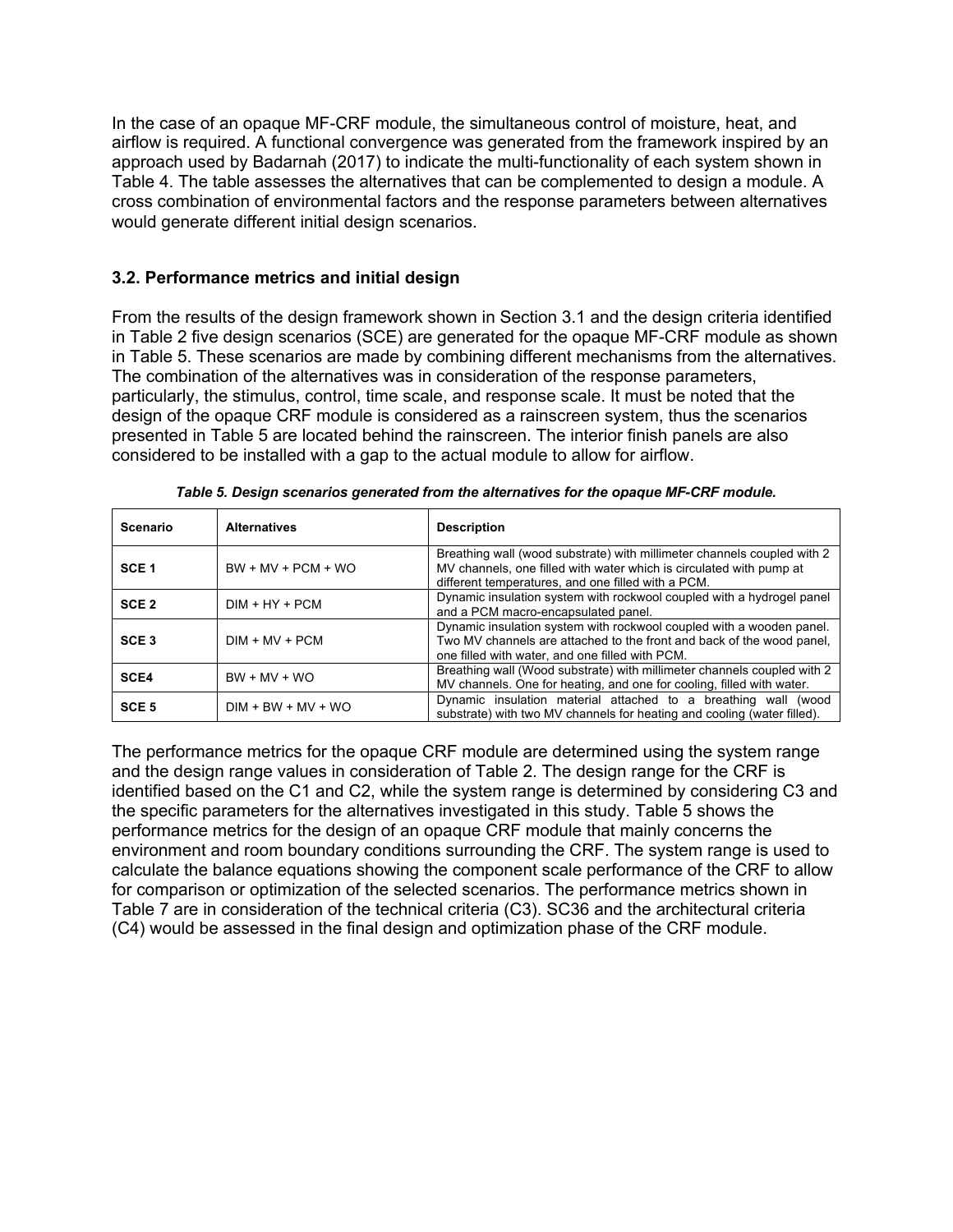| Sub-criteria     | Design range parameter                                                         | <b>Variables</b>                                                                                                                      |  |  |
|------------------|--------------------------------------------------------------------------------|---------------------------------------------------------------------------------------------------------------------------------------|--|--|
|                  | <b>Thermal conditions</b>                                                      | Mean daily outdoor temperature $(t_{\text{mda}(\text{out})})$<br>Solar radiation intensity                                            |  |  |
| <b>SC11</b>      | Outdoor air quality                                                            | Humidity<br>Contaminant concentration (%)                                                                                             |  |  |
| SC <sub>12</sub> | Thermal design                                                                 | Indoor air temperature (t)<br>Mean radiant temperature                                                                                |  |  |
|                  | Indoor air quality                                                             | Contaminant concentration requirements<br>for the building type                                                                       |  |  |
| SC <sub>21</sub> | Predicted mean vote (PMV) and<br>Standard effective temperature<br>(SET) model | Air velocity $(V_a)$<br>Indoor air temperature (t)<br>Humidity (RH)<br>Mean radiant temperature $(t_r)$<br>Operative temperature (to) |  |  |
|                  | Temporal variation                                                             | Radiant temperature asymmetry<br>Temperature fluctuations with time $(t, t)$                                                          |  |  |
| <b>SC22</b>      | Ventilation rate procedure                                                     | Outdoor air variable intake flow $(Vot)$<br>Outdoor air treatments<br>Zone air distribution effectiveness ( $V_{oz}$ )                |  |  |
|                  | IAQ procedure                                                                  | Contaminant concentration levels (%)                                                                                                  |  |  |

*Table 6. Design range parameters required for the analysis of an opaque CRF module.*

## *Table 7. Performance metrics for the design of an opaque CRF module*

| <b>Alternative</b> | System range                                                                                                                       | Performance metric                                                                                                                             | <b>References</b>                                       |
|--------------------|------------------------------------------------------------------------------------------------------------------------------------|------------------------------------------------------------------------------------------------------------------------------------------------|---------------------------------------------------------|
|                    | Dynamic U-value<br>Airflow velocity<br>Porosity of the insulation                                                                  | Dynamic insulation efficiency<br>Pre-heating efficiency (Heat recovery)<br>System ventilation efficiency (E <sub>v</sub> )                     | Bianco et al.<br>(2018)                                 |
| <b>DIM</b>         | <b>Thickness</b><br>Pressure difference                                                                                            | Total heat efficiency of the system<br>Solar heat gain efficiency<br>Air filtration efficiency                                                 | <b>ASHRAE (2016)</b>                                    |
|                    | Inlet/outlet temperature                                                                                                           | Reversibility                                                                                                                                  | Imbabi (2012)                                           |
| <b>PCM</b>         | Latent heat capacity<br>Melting temperature range<br>Specific heat capacity                                                        | Thermal buffer efficiency<br>Heat storage/discharge efficiency<br>Solar heat gain efficiency<br>Area heat storage capacity<br>Cycle stability  | Bianco et al.<br>(2018)                                 |
| <b>HY</b>          | Moisture effusivity<br><b>Thickness</b><br>Weight<br>Water vapor permeability<br>Moisture capacity                                 | Moisture buffer value (MBV)<br>Water content<br>Moisture uptake/release<br>Cycle stability                                                     | Zhang et al.<br>(2017)                                  |
| <b>WO</b>          | Porosity<br>Specific heat capacity<br>Moisture diffusivity<br>Moisture effusivity<br>Water vapor permeability<br>Moisture capacity | <b>MBV</b><br>Moisture uptake/release<br>Cycle stability                                                                                       | Zhang et al.<br>(2017)                                  |
| <b>BW</b>          | Thermal conductivity<br><b>Thickness</b><br>Number and diameter of air channels<br>Pressure difference<br>Inlet/outlet temperature | Moisture penetration depth<br>Moisture diffusivity<br>Pressure drops<br>Air filtration efficiency<br>Reversibility<br>Heat recovery efficiency | Craig and<br>Grinham, (2017)<br>Hatton et al.<br>(2013) |
|                    | Channel diameter                                                                                                                   | System ventilation efficiency                                                                                                                  | Imbabi (2012)<br>Hatton et al.                          |
| <b>MV</b>          | Distribution network (geometry)<br>Inlet/outlet temperature<br>Inlet/outlet moisture content<br>Flow rate<br>Pressure difference   | Temperature profiles<br>Effectiveness of heating/cooling<br>Heat exchange efficiency                                                           | (2013)<br>Craig and<br>Grinham (2017)                   |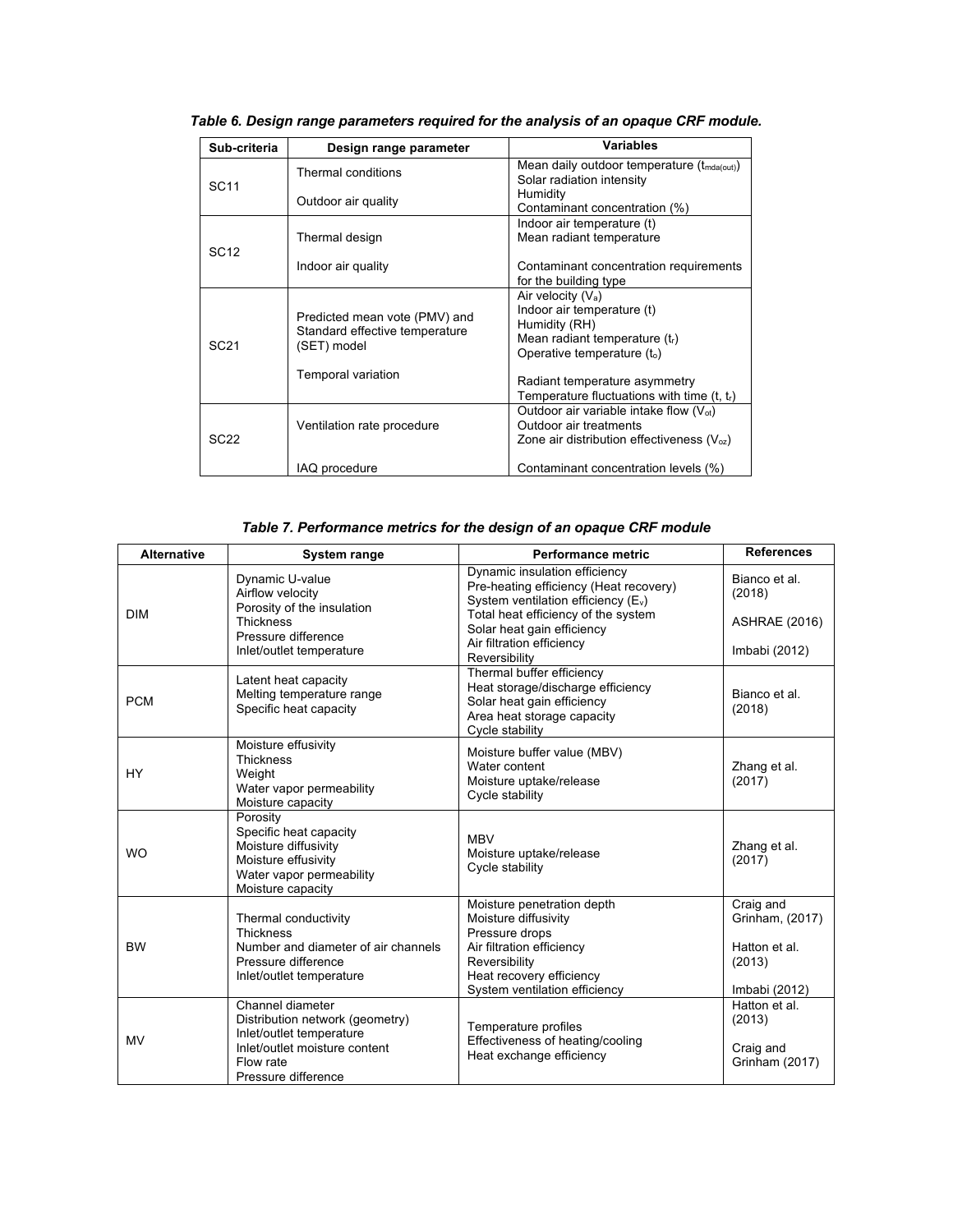#### **3.3. Application of the frameworks to a CRF scenario**

To better illustrate the application of the frameworks presented in this study to design the MF-CRF, the design of the SCE 1 is explained. Figure 3 shows a schematic design for SCE 1 comprised of a breathing wall which is a wood panel with air holes, two milli-fluidic panels, one for heat buffering using PCMs, and one for additional conditioning of air using water-filled channels with different temperatures. Fig. 4 shows the design process of the module.







*Figure 4. Diagram for the alternative scenario generation.*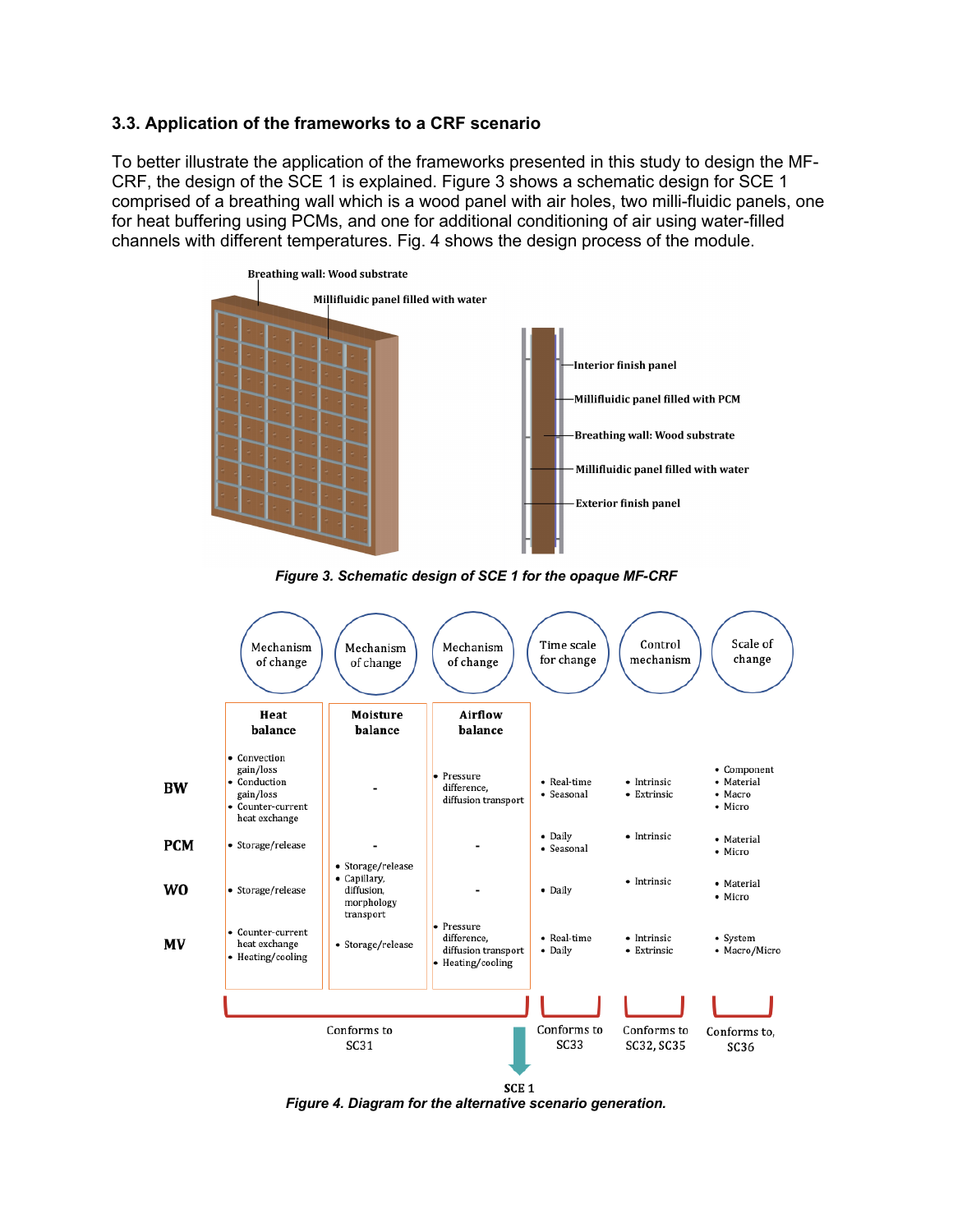

*Figure 5. Design range and system range parameters for SCE1.*

The scenario must fulfill the initial goals of thermal, moisture, and airflow balance through the use of different alternatives. First, from Table 4 the primary response functions for each alternative is observed, showing that all the alternatives regulate the flow of heat. BW and MV could also regulate and condition airflow, while the wood panel can effectively target moisture regulation. The second step is shown in the diagram in Fig. 5 to evaluate if the design criteria defined in Table 6 could be relatively met in this scenario based on the response parameters of each alternative. Finally, the impact of specific design range values on the specific system range values are presented. The alternative scenarios shown in Table 5 achieve the IEQ goals in different ways. The process in Fig. 4 and Fig. 5 are repeated for all the scenarios to have a similar context for comparison. By characterizing the system ranges, and their relation to the design range, the C2 comfort requirements can be predicted for each scenario in the climate context of Toronto.

Finally, the performance metrics for the SCE1 module can be determined from Table 7 for thermal balance, moisture balance, and airflow balance by combining the metrics defined for each system. The outcome of this design, and the performance metric identification leads to an initial design for this scenario. After the final decision-making to select the best performing alternative scenario (Fig. 2), the final design of the selected opaque MF-CRF will be optimized further considering different variables, material properties and configurations.

# **4. Conclusions**

The development of a design framework for an opaque CRF module was presented. The framework acts as a primary step for the selection of appropriate technologies, and response parameters for the CRF module to fulfill IEQ goals. The framework can be translated into decision-making algorithms to combine and select the appropriate choice of alternatives to design a CRF. This could lead to a generalized approach for informed decision-making and design prediction for responsive façades. This design decision approach is in contrast to the typical process of new façade design involving time-consuming and costly initial research and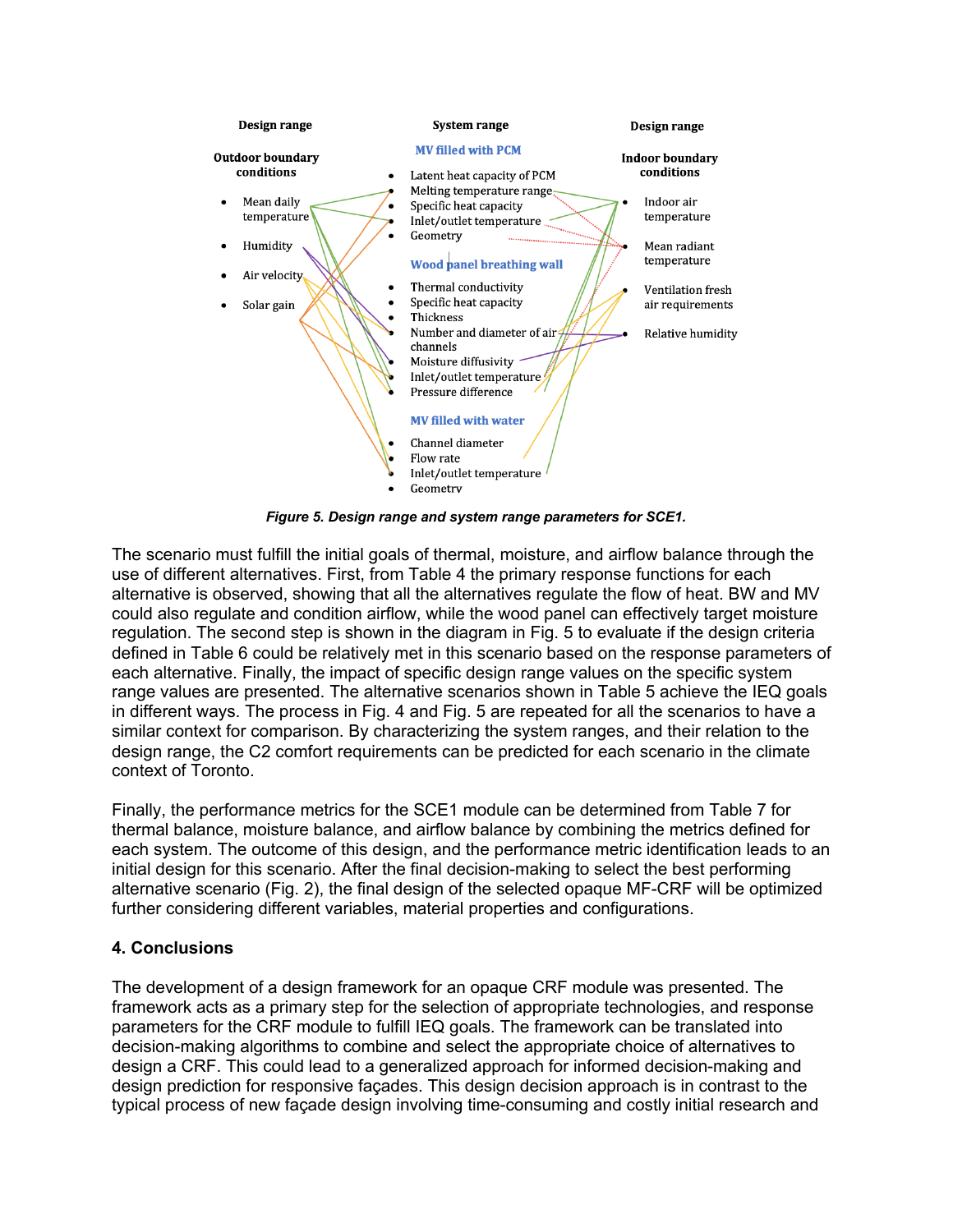development by trial and error. The performance metrics categorized in this study could be characterized for a specific design range to quantify the system range of alternative scenarios. This also provides a basis for material comparison and decision-making.

Future research in this study applies the same framework for alternative scenario definition for a transparent CRF module. Subsequently, the defined system range and design range values (Toronto climate) for the CRF modules will be applied to Axiomatic Design method to select the appropriate scenario based on a weighted fuzzy approach.

#### **References**

- Addington, Michelle D. 2015. "Smart Architecture, Dumb Buildings." In *Building Dynamics: Exploring Architecture of Change*, edited by B Kolarevic and V Parlac, 60–68. New York: Routledge.
- Ascione, Fabrizio. 2017. "Energy Conservation and Renewable Technologies for Buildings to Face the Impact of the Climate Change and Minimize the Use of Cooling." *Solar Energy* 154: 34–100.
- ASHRAE. 2017. "ANSI/ASHRAE Standard 55-2017: Thermal Environmental Conditions for Human Occupancy."*https://www.ashrae.org/technical-resources/bookstore/standard-55 thermal-environmental-conditions-for-human-occupancy*
- ASHRAE. 2016." ANSI/ASHRAE Standard 62.2-2016: Ventilation and Acceptable Indoor Air Quality in Low-Rise Residential Buildings." https://www.ashrae.org/technicalresources/bookstore/standards-62-1-62-2
- Attia, Shady, Senem Bilir, Taha Safy, Christian Struck, Roel Loonen, and Francesco Goia. 2018. "Current Trends and Future Challenges in the Performance Assessment of Adaptive Façade Systems." *Energy & Buildings* 179: 165–82.
- Badarnah, Lidia. 2017. "Form Follows Environment: Biomimetic Approaches to Building Envelope Design for Environmental Adaptation." *Buildings* 7 (4): 40.
- Berardi, Umberto. 2017. "A Cross-Country Comparison of the Building Energy Consumptions and Their Trends." *Resources, Conservation and Recycling* 123: 230–41.
- Bianco, Lorenza, Ylenia Cascone, Stefano Avesani, Pascal Vullo, Timea Bejat, Roel Loonen, Stefan Koenders, Francesco Goia, Valentina Serra, and Fabio Favoino. 2018. "Towards New Metrics for the Characterisation of the Dynamic Performance of Adaptive Façade Systems." *Journal of Facade Design & Engineering Volume* 6.
- Casini, Marco. 2016. "Designing the Third Millennium's Buildings." In *Smart Buildings*, 3–54. Woodhead Publishing.
- Craig, Salmaan, David Harrison, Andrew Cripps, and Daniel Knott. 2008. "BioTRIZ Suggests Radiative Cooling of Buildings Can Be Done Passively by Changing the Structure of Roof Insulation to Let Longwave Infrared Pass." *Journal of Bionic Engineering* 5 (1): 55–66.
- Favoino, Fabio, Francesco Goia, Marco Perino, and Valentina Serra. 2014. "Experimental Assessment of the Energy Performance of an Advanced Responsive Multifunctional Facade Module." *Energy and Buildings* 68 (PART B): 647–59.
- Hatton, Benjamin D., Ian Wheeldon, Matthew J. Hancock, Mathias Kolle, Joanna Aizenberg, and Donald E. Ingber. 2013. "An Artificial Vasculature for Adaptive Thermal Control of Windows." *Solar Energy Materials and Solar Cells* 117: 429–36.
- Imbabi, Mohammed Salah Eldin. 2012. "A Passive–Active Dynamic Insulation System for All Climates." *International Journal of Sustainable Built Environment* 1 (2): 247–58.
- Kosir, Mitja. 2016. "Adaptive Building Envelope: An Integral Approach to Indoor Environment Control in Buildings." In *Automation and Control Trends*, edited by P Ponce, A Molina, and L Ibarra, 121–48. IntechOpen.